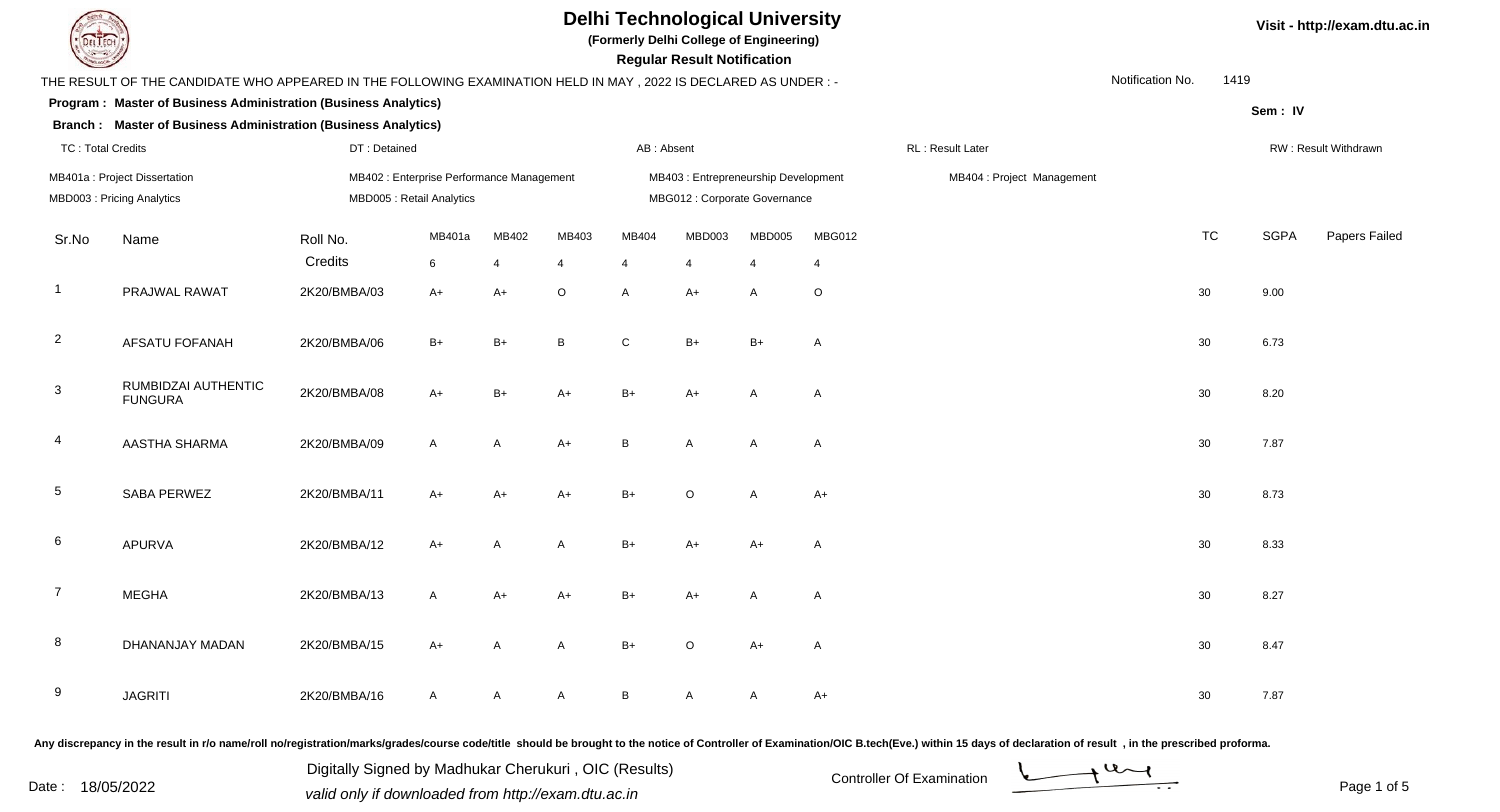

**(Formerly Delhi College of Engineering)**

 **Regular Result Notification**

|       |                                                                                                                   |                                                                        |             |                         |                         |                                                                      | 109                      |                          |                            |                  |                  |           |             |                      |
|-------|-------------------------------------------------------------------------------------------------------------------|------------------------------------------------------------------------|-------------|-------------------------|-------------------------|----------------------------------------------------------------------|--------------------------|--------------------------|----------------------------|------------------|------------------|-----------|-------------|----------------------|
|       | THE RESULT OF THE CANDIDATE WHO APPEARED IN THE FOLLOWING EXAMINATION HELD IN MAY , 2022 IS DECLARED AS UNDER : - |                                                                        |             |                         |                         |                                                                      |                          |                          |                            |                  | Notification No. | 1419      |             |                      |
|       | Program: Master of Business Administration (Business Analytics)                                                   |                                                                        |             |                         |                         |                                                                      |                          |                          |                            |                  |                  |           | Sem: IV     |                      |
|       | Branch: Master of Business Administration (Business Analytics)                                                    |                                                                        |             |                         |                         |                                                                      |                          |                          |                            |                  |                  |           |             |                      |
|       | <b>TC: Total Credits</b><br>DT: Detained                                                                          |                                                                        |             |                         |                         | AB: Absent                                                           |                          |                          |                            | RL: Result Later |                  |           |             | RW: Result Withdrawn |
|       | MB401a : Project Dissertation<br>MBD003: Pricing Analytics                                                        | MB402 : Enterprise Performance Management<br>MBD005 : Retail Analytics |             |                         |                         | MB403: Entrepreneurship Development<br>MBG012 : Corporate Governance |                          |                          | MB404 : Project Management |                  |                  |           |             |                      |
| Sr.No | Name                                                                                                              | Roll No.<br>Credits                                                    | MB401a<br>6 | MB402<br>$\overline{4}$ | MB403<br>$\overline{4}$ | MB404<br>$\overline{4}$                                              | MBD003<br>$\overline{4}$ | MBD005<br>$\overline{4}$ | MBG012<br>$\overline{4}$   |                  |                  | <b>TC</b> | <b>SGPA</b> | Papers Failed        |
| 10    | <b>ANKIT MAHAJAN</b>                                                                                              | 2K20/BMBA/17                                                           | A           | A                       | A                       | $B+$                                                                 | $\mathsf{A}$             | A                        | A                          |                  |                  | 30        | 7.87        |                      |
| 11    | PUNYA ANAND                                                                                                       | 2K20/BMBA/18                                                           | $A+$        | $\mathsf{A}$            | $\mathsf{A}$            | B                                                                    | A                        | $B+$                     | A                          |                  |                  | 30        | 7.80        |                      |
| 12    | <b>BHAVYA SINGH</b>                                                                                               | 2K20/BMBA/19                                                           | $A+$        | $\circ$                 | $A+$                    | $A+$                                                                 | $\circ$                  | A                        | $\circ$                    |                  |                  | 30        | 9.27        |                      |
| 13    | NISHTHA SHARMA                                                                                                    | 2K20/BMBA/22                                                           | A           | A                       | A                       | $B+$                                                                 | A                        | $\mathsf{A}$             | $\mathsf{A}$               |                  |                  | 30        | 7.87        |                      |
| 14    | <b>ISHITA CHADHA</b>                                                                                              | 2K20/BMBA/28                                                           | $A+$        |                         | $A+$                    | $B+$                                                                 |                          |                          | $A+$                       |                  |                  | 30        | 8.33        |                      |

Any discrepancy in the result in r/o name/roll no/registration/marks/grades/course code/title should be brought to the notice of Controller of Examination/OIC B.tech(Eve.) within 15 days of declaration of result, in the pr

Date : 18/05/2022 Valid only if downloaded from http://exam.dtu.ac.in Controller Of Examination Determination Page 2 of Digitally Signed by Madhukar Cherukuri , OIC (Results)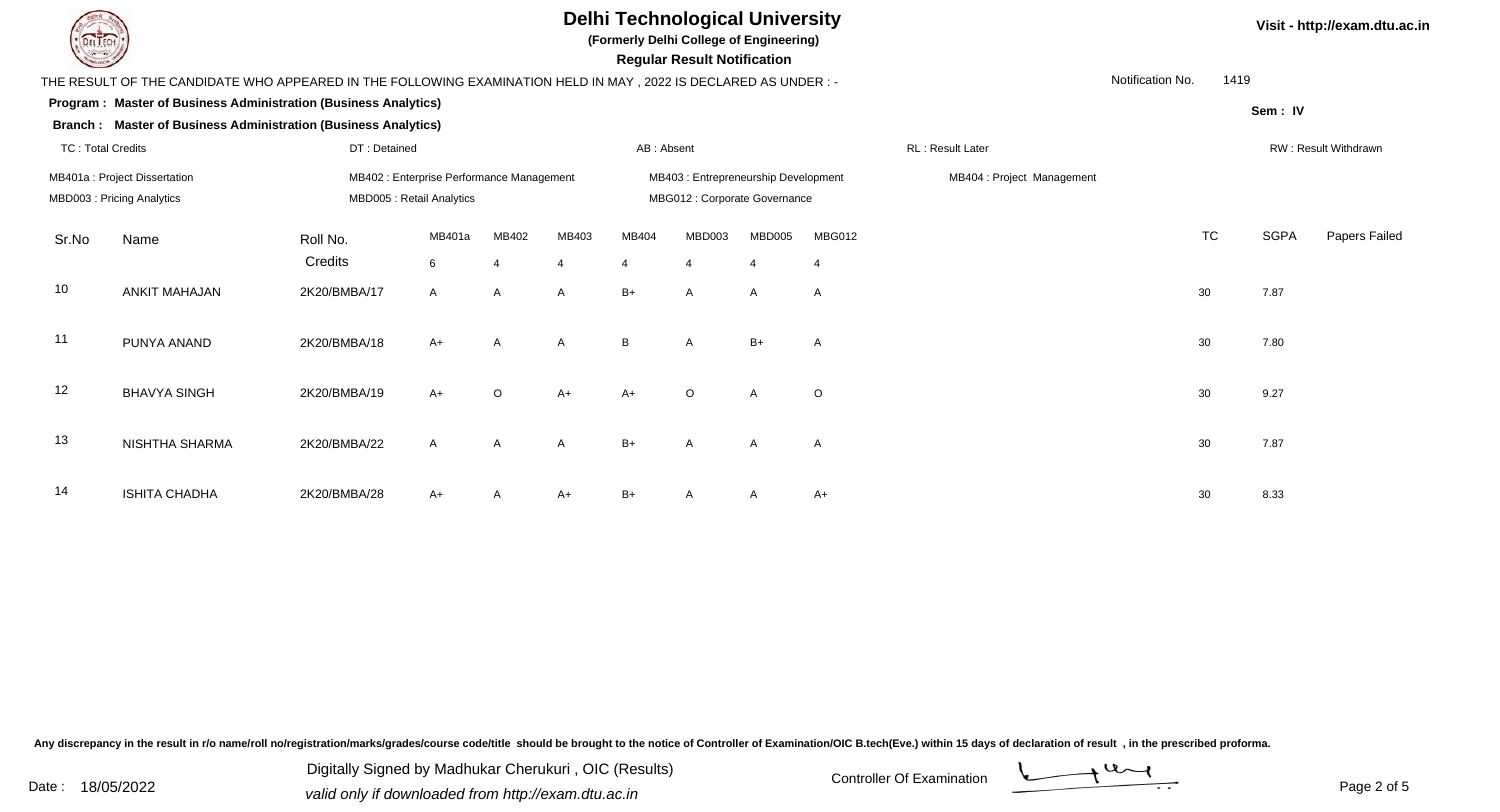

**(Formerly Delhi College of Engineering)**

 **Regular Result Notification**

|                                                                                                                                                          | Notification No.<br>1419<br>THE RESULT OF THE CANDIDATE WHO APPEARED IN THE FOLLOWING EXAMINATION HELD IN MAY , 2022 IS DECLARED AS UNDER :- |                                           |              |                |                |                                                                       |                                          |                            |                |                            |  |           |             |                      |
|----------------------------------------------------------------------------------------------------------------------------------------------------------|----------------------------------------------------------------------------------------------------------------------------------------------|-------------------------------------------|--------------|----------------|----------------|-----------------------------------------------------------------------|------------------------------------------|----------------------------|----------------|----------------------------|--|-----------|-------------|----------------------|
|                                                                                                                                                          | Program: Master of Business Administration (Business Analytics)<br>Sem: IV                                                                   |                                           |              |                |                |                                                                       |                                          |                            |                |                            |  |           |             |                      |
|                                                                                                                                                          | Branch : Master of Business Administration (Business Analytics)                                                                              |                                           |              |                |                |                                                                       |                                          |                            |                |                            |  |           |             |                      |
| DT: Detained<br><b>TC: Total Credits</b>                                                                                                                 |                                                                                                                                              |                                           |              |                |                | AB: Absent                                                            |                                          |                            |                | RL: Result Later           |  |           |             | RW: Result Withdrawn |
|                                                                                                                                                          | MB401a: Project Dissertation                                                                                                                 | MB402 : Enterprise Performance Management |              |                |                |                                                                       | MB403 : Entrepreneurship Development     |                            |                | MB404 : Project Management |  |           |             |                      |
|                                                                                                                                                          | MBD003: Pricing Analytics                                                                                                                    | MBD005 : Retail Analytics                 |              |                |                |                                                                       | MBG014 : Logistics Planning and Strategy |                            |                |                            |  |           |             |                      |
| Sr.No                                                                                                                                                    | Name                                                                                                                                         | Roll No.                                  | MB401a       | MB402          | MB403          | MB404                                                                 | MBD003                                   | <b>MBD005</b>              | MBG014         |                            |  | <b>TC</b> | <b>SGPA</b> | Papers Failed        |
|                                                                                                                                                          |                                                                                                                                              | Credits                                   | 6            | $\overline{4}$ | $\overline{4}$ | $\overline{4}$                                                        |                                          | $\overline{4}$             | $\overline{4}$ |                            |  |           |             |                      |
| 15                                                                                                                                                       | <b>VIVEK ANAND</b>                                                                                                                           | 2K20/BMBA/20                              | $\mathsf{A}$ | $\mathsf{A}$   | $A+$           | $B+$                                                                  | $\mathsf{A}$                             | $B+$                       | $A+$           |                            |  | 30        | 8.00        |                      |
| 16                                                                                                                                                       | RITIKA SHARMA                                                                                                                                | 2K20/BMBA/27                              | $\mathsf{A}$ | $B+$           | $\overline{A}$ | A                                                                     | $\overline{A}$                           | $B+$                       | $A+$           |                            |  | 30        | 7.87        |                      |
| 17                                                                                                                                                       | <b>VRISHTI VAISH</b>                                                                                                                         | 2K20/BMBA/29                              | $\mathsf{A}$ | $\mathsf{A}$   | $\overline{A}$ | B                                                                     | $\overline{A}$                           | $B+$                       | $A+$           |                            |  | 30        | 7.73        |                      |
| MB401a: Project Dissertation<br>MB402 : Enterprise Performance Management<br>MBD003: Pricing Analytics<br>MBD010 : Operations and Supply Chain Analytics |                                                                                                                                              |                                           |              |                |                | MB403 : Entrepreneurship Development<br>MBG012 : Corporate Governance |                                          | MB404 : Project Management |                |                            |  |           |             |                      |
|                                                                                                                                                          |                                                                                                                                              |                                           |              |                |                |                                                                       |                                          |                            |                |                            |  |           |             |                      |
| Sr.No                                                                                                                                                    | Name                                                                                                                                         | Roll No.                                  | MB401a       | MB402          | MB403          | MB404                                                                 | MBD003                                   | MBD010                     | <b>MBG012</b>  |                            |  | <b>TC</b> | <b>SGPA</b> | Papers Failed        |
|                                                                                                                                                          |                                                                                                                                              | Credits                                   | 6            |                | $\overline{4}$ | $\boldsymbol{\Delta}$                                                 |                                          | $\overline{4}$             | $\overline{4}$ |                            |  |           |             |                      |
| 18                                                                                                                                                       | <b>SONAL SHUKLA</b>                                                                                                                          | 2K20/BMBA/26                              | A            | A+             | A              | $B+$                                                                  | $B+$                                     | A+                         | A              |                            |  | 30        | 8.00        |                      |
|                                                                                                                                                          |                                                                                                                                              |                                           |              |                |                |                                                                       |                                          |                            |                |                            |  |           |             |                      |

Any discrepancy in the result in r/o name/roll no/registration/marks/grades/course code/title should be brought to the notice of Controller of Examination/OIC B.tech(Eve.) within 15 days of declaration of result, in the pr

Date : 18/05/2022 Valid only if downloaded from http://exam.dtu.ac.in Controller Of Examination Determination Page 3 of Digitally Signed by Madhukar Cherukuri , OIC (Results)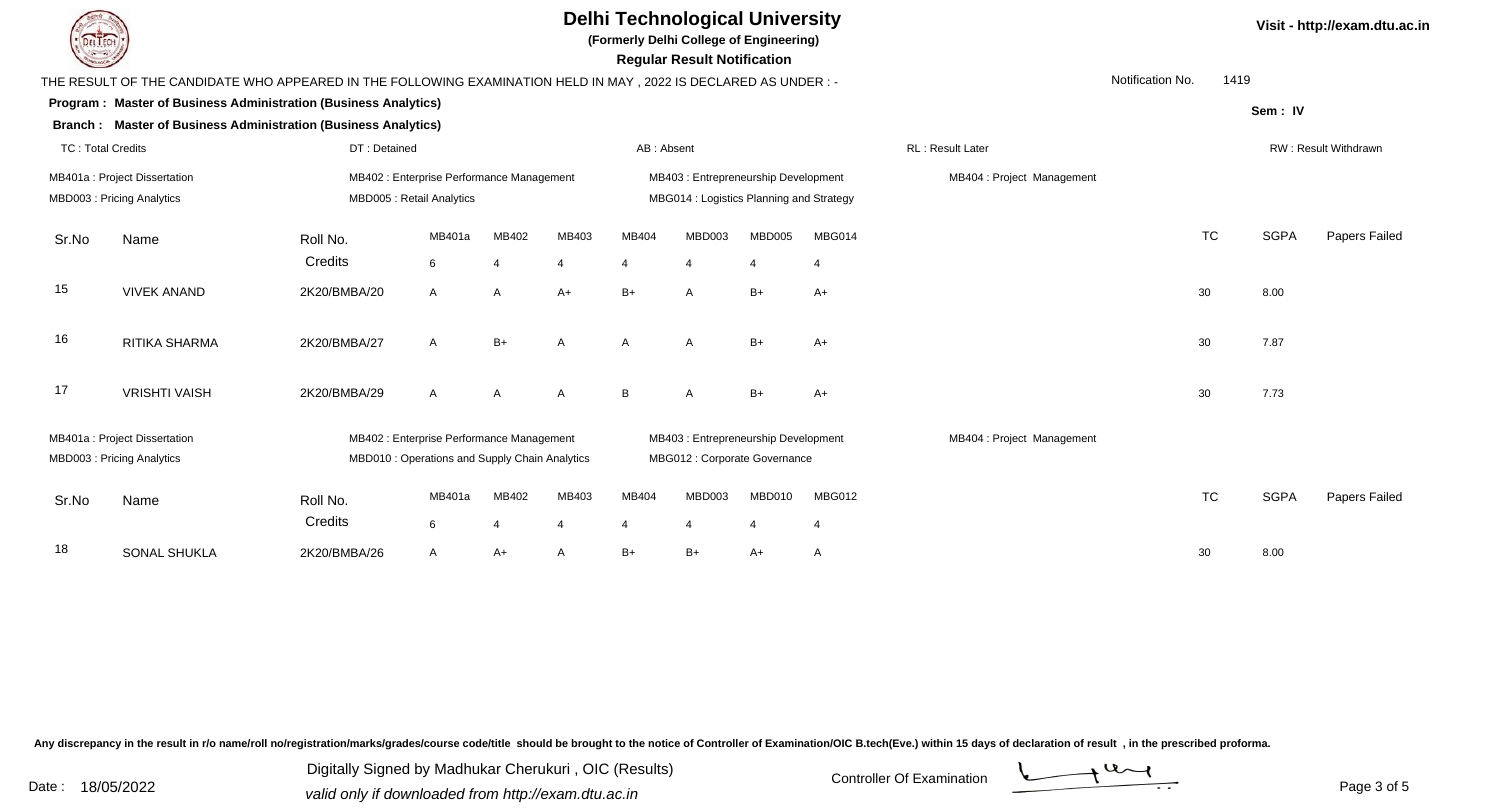

**(Formerly Delhi College of Engineering)**

 **Regular Result Notification**

|       | THE RESULT OF THE CANDIDATE WHO APPEARED IN THE FOLLOWING EXAMINATION HELD IN MAY, 2022 IS DECLARED AS UNDER:- |              |                                                                                             |       |                                          |                |                                                                      |                       |                |                            | Notification No. | 1419      |             |                      |
|-------|----------------------------------------------------------------------------------------------------------------|--------------|---------------------------------------------------------------------------------------------|-------|------------------------------------------|----------------|----------------------------------------------------------------------|-----------------------|----------------|----------------------------|------------------|-----------|-------------|----------------------|
|       | Program : Master of Business Administration (Business Analytics)                                               |              |                                                                                             |       |                                          |                |                                                                      |                       |                |                            |                  |           | Sem: IV     |                      |
|       | Branch: Master of Business Administration (Business Analytics)                                                 |              |                                                                                             |       |                                          |                |                                                                      |                       |                |                            |                  |           |             |                      |
|       | <b>TC: Total Credits</b><br>DT: Detained                                                                       |              |                                                                                             |       |                                          | AB: Absent     |                                                                      |                       |                | RL: Result Later           |                  |           |             | RW: Result Withdrawn |
|       | MB401a : Project Dissertation                                                                                  |              | MB402 : Enterprise Performance Management                                                   |       |                                          |                | MB403: Entrepreneurship Development                                  |                       |                | MB404 : Project Management |                  |           |             |                      |
|       | MBD003: Pricing Analytics                                                                                      |              | MBD010 : Operations and Supply Chain Analytics                                              |       | MBG014 : Logistics Planning and Strategy |                |                                                                      |                       |                |                            |                  |           |             |                      |
| Sr.No | Name                                                                                                           | Roll No.     | MB401a                                                                                      | MB402 | MB403                                    | MB404          | MBD003                                                               | MBD010                | MBG014         |                            |                  | <b>TC</b> | <b>SGPA</b> | Papers Failed        |
|       |                                                                                                                | Credits      | 6                                                                                           | 4     | 4                                        | 4              | $\overline{4}$                                                       | $\overline{4}$        | $\overline{4}$ |                            |                  |           |             |                      |
| 19    | <b>ARNAB BISWAS</b>                                                                                            | 2K20/BMBA/02 | A                                                                                           | A     | $A+$                                     | A              | $B+$                                                                 | Α                     | $A+$           |                            |                  | 30        | 8.13        |                      |
| 20    | <b>ATUL SHARMA</b>                                                                                             | 2K20/BMBA/10 | A                                                                                           | $A+$  | A                                        | A              | A                                                                    | A                     | $A+$           |                            |                  | 30        | 8.27        |                      |
| 21    | AAYUSHI BHARDWAJ                                                                                               | 2K20/BMBA/23 | A                                                                                           | A     | A                                        | $B+$           | $\mathsf{A}$                                                         | A                     | $\circ$        |                            |                  | 30        | 8.13        |                      |
| 22    | <b>SHARAT KAUL</b>                                                                                             | 2K20/BMBA/24 | A                                                                                           | A     | Α                                        | B              | B                                                                    | Α                     | $A+$           |                            |                  | 30        | 7.60        |                      |
|       | MB401a : Project Dissertation<br>MBD005 : Retail Analytics                                                     |              | MB402 : Enterprise Performance Management<br>MBD010 : Operations and Supply Chain Analytics |       |                                          |                | MB403: Entrepreneurship Development<br>MBG012 : Corporate Governance |                       |                | MB404 : Project Management |                  |           |             |                      |
|       |                                                                                                                |              |                                                                                             |       |                                          |                |                                                                      |                       |                |                            |                  |           |             |                      |
| Sr.No | Name                                                                                                           | Roll No.     | MB401a                                                                                      | MB402 | MB403                                    | MB404          | MBD005                                                               | MBD010                | MBG012         |                            |                  | <b>TC</b> | <b>SGPA</b> | Papers Failed        |
|       |                                                                                                                | Credits      | 6                                                                                           | 4     | $\overline{4}$                           | $\overline{4}$ | 4                                                                    | $\boldsymbol{\Delta}$ | $\overline{4}$ |                            |                  |           |             |                      |
| 23    | Jjagwe Tony Raymond                                                                                            | 2K20/BMBA/05 | $B+$                                                                                        | $B+$  | A                                        | B              | $\mathsf{A}$                                                         | A                     | A              |                            |                  | 30        | 7.40        |                      |
| 24    | <b>AUSSAMA AHMAT</b><br><b>MAHAMAT MOUSSA</b>                                                                  | 2K20/BMBA/07 | $B+$                                                                                        | $B+$  | A                                        | B              | $B+$                                                                 | A                     | A              |                            |                  | 30        | 7.27        |                      |

Any discrepancy in the result in r/o name/roll no/registration/marks/grades/course code/title should be brought to the notice of Controller of Examination/OIC B.tech(Eve.) within 15 days of declaration of result, in the pr

Date : 18/05/2022 Valid only if downloaded from http://exam.dtu.ac.in Controller Of Examination Determination Page 4 of Digitally Signed by Madhukar Cherukuri , OIC (Results)